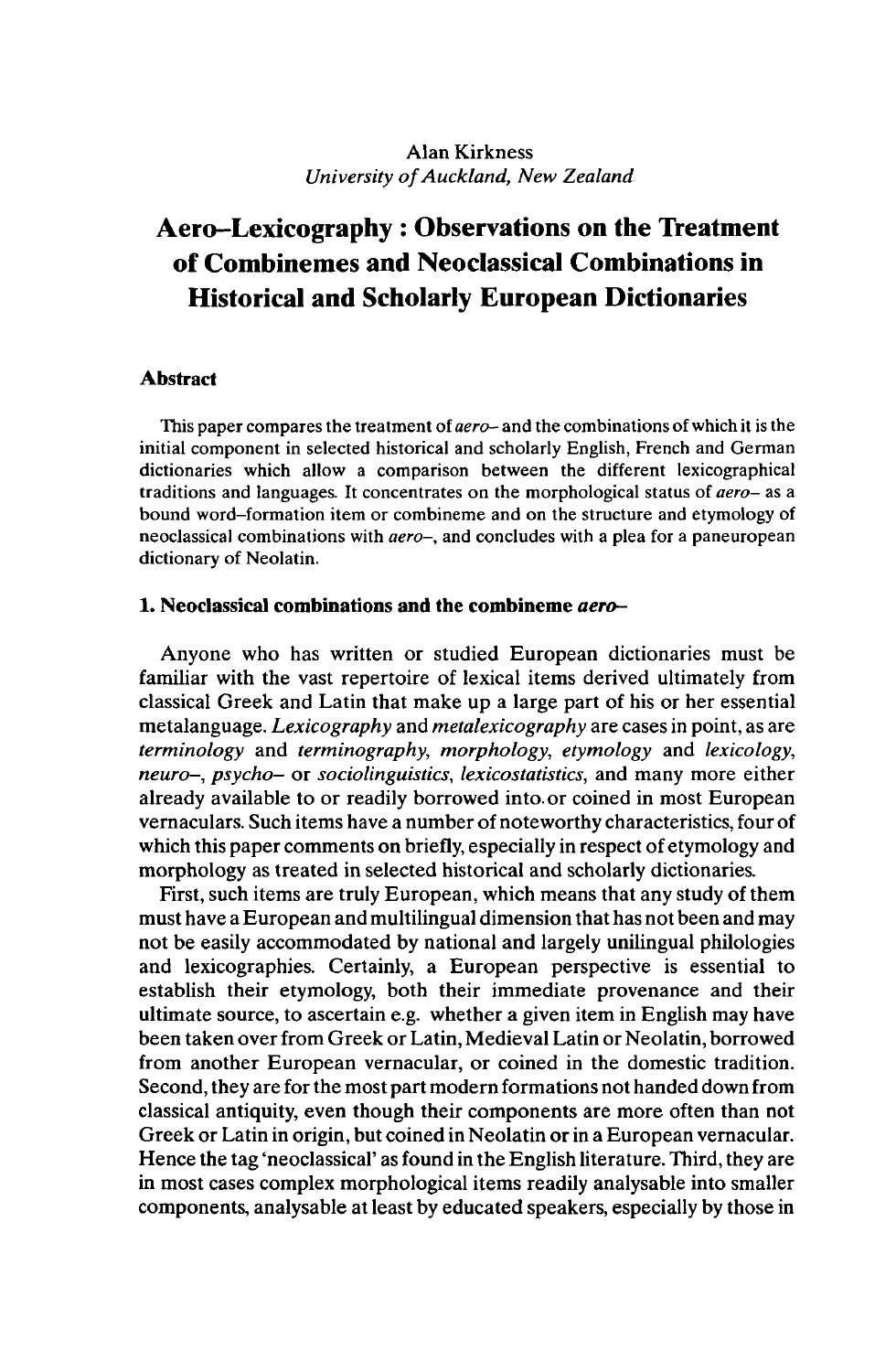professions that require a tertiary or university background. Their precise morphological status will depend on the status of their components. Hence the superonym 'combination' seems more appropriate in the first instance than hyponyms such as 'compound' and 'derivative' which require or imply stricter definition. Fourth, these components are sometimes identifiable as lexemes or as syntactic end categories, e.g. *lexicography, linguistics* and *statistics,* but in other cases they are not, as with *meta-, -graphy, -logy, neuro-, psycho-, socio-* and *lexico-* in the above examples. These latter are all bound items found in combination with other items. Hence they may be called 'combinemes', a generic term which opposes them to lexemes are freestanding items, but leaves their precise morphological status open to subcategorisation (Hoppe et al. 1987: 442-444).

The morphological status of such European combinemes of Grecolatin origin, and hence ofthe combinations coined with them, seems to be a matter of dispute. As is the etymology of such neo- or euroclassical combinations. This is true not least of historical and scholarly lexicography, which is the main and often the sole source ofinformation on euroclassicisms. Indeed, the more (different) dictionaries one consults, the more (different) treatments and descriptions one finds. This is certainly true of interlingual comparisons; it is also true of intralingual comparisons; and it is even true of different dictionaries from the same publisher (Kirkness 1993). To get a sharper focus on such disputes, this paper concentrates on the item *aero-*in English, French and German, three vernaculars that are among the most important in the lexical give and take in post-Renaissance Europe. There are two principal reasons for this choice.

First, *aero-* is lemmatised in the most comprehensive and informative modern historical and scholarly dictionaries in each case: *The Oxford English Dictionary (OED),* especially in the Second Edition *(OED<sup>2</sup> ), Trésor de la langue française (TLF),* and *Deutsches Wörterbuch* von Jacob Grimm und Wilhelm Grimm. Neubearbeitung *(DWB<sup>2</sup> ).* This makes possible an unusual measure of comparability between three different lexicographical traditions in Europe, one of which - German - has diverged so markedly from the other two in respect of the treatment, or better non-treatment, of euroclassicisms that comparisons are usually impossible. These dictionaries are founded primarily on attestations in written sources, many (or most or some) of which are explicitly mentioned or directly quoted, and thus provide the most reliable textual material yet available as a basis for comment on lexical features and developments in the three languages. Second, the OED entry for *aero-* introduced in 1884 the term 'combining form'. Significantly, it referred not to the English lemma *aero-,* but to Greek (transliterated) *aero-* as the combining form of Greek *aer, aera* 'air, the atmosphere', from which English *aero-* was adopted. 'Combining form' has subsequently established itself in the English literature as the preferred label for non-affixal bound word-formation itemssuch as *aero-.* However, it does not seem to have found an equivalent in say French or German, where 'confix'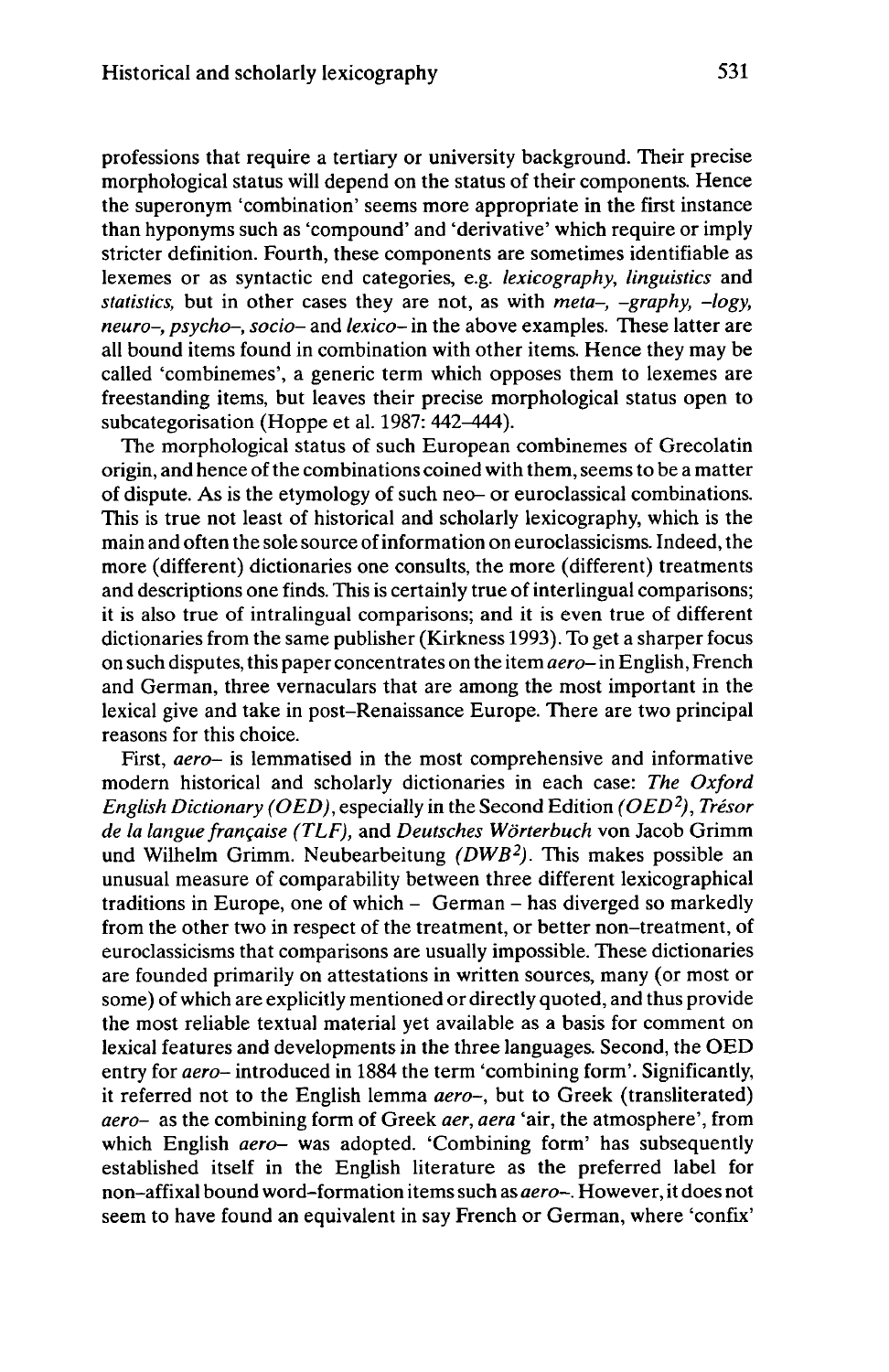has been used recently (Hoppe et al. 1987: 424-444; Kocourek 1982: 94, 108-110). The variations in terminology reflect continuing uncertainty over morphological status.

# **2. Aero-Lexicography in English, French and German**

*OED<sup>2</sup>* records some 140 aero-combinations: 45 are listed in different typefaces in an introductory nest article on the lemma *aero-* together with definitions, dated textual examples and some etymologies; some 64 are lemmatised individually, with 30 further sublemmas, and have concise articles containing information on meaning, usage and etymology-history as well as dated textual examples. The combinations cover the whole range from obsolete, technical or ephemeral to fully lexicalised and in widespread current use. *OED<sup>2</sup>* does not specify the word class or part of speech of English *aero-.* Thus the morphological structure and status of the combinations with *aero-* as initial component also remain vague, even when one follows up the cross-references to the terminal components, some of which have lexeme status *(dynamics, foil),* many of which however do not *(-logy,-naut* etc.). All main lemmas have etymologies, with English coinages clearly distinguished from borrowings. When coupled with the datings, this information enables one to reorder the combinations chronologically and reconstruct the development of *aero-* as a combineme in English, even though many questions remain open. The oldest combination is *aeromancy* 1393 (why borrowed from an Old French form, especially when this is unattested?), followed by the derivative *aeromancer* 1400 and much later by  $a$ eromantic( $k$ ) 1635 (what is the immediate as opposed to the ultimate Greek source?); then by *aerostatical* 1685 (why derived from *aerostatic* when this is first attested in 1783?); *aerometria* 1731, the Latin (Latinate?) form of *aerometry* 1751 (why not borrowed from older German *Aerometrie* 1716, germanised from Neolatin *aerometria* 1709?); *aerology* 1736 (why not borrowed from older French *aérologie* 1696, rather than a modern formation in English from English *aero-* and Greek *-logial);* and *aereo-elastic* 1747, a hapax that perhaps represents the first use of *aero-* as a combineme in English. With the rise of science and technology (chemistry, aviation), *aero*clearly has established itself as a productive word-formation item in English, especially since the late nineteenth century.

*TLF* records some 120 aéro-combinations in an extensive nest article on the lemma *aéro-,* along with the less frequent forms *aér-* and *aéri-,* which includes semantic and morphological information on *aéro-* and its variants in combination, especially on the terminal components with which it combines in French, as well as details on the morphology, pronunciation and spelling, etymology and history of the lemma and references to secondary literature. In addition, some 64 of the combinations are lemmatised individually with details on meaning, usage and etymology-history, textual examples from the nineteenth and twentieth centuries, and in some cases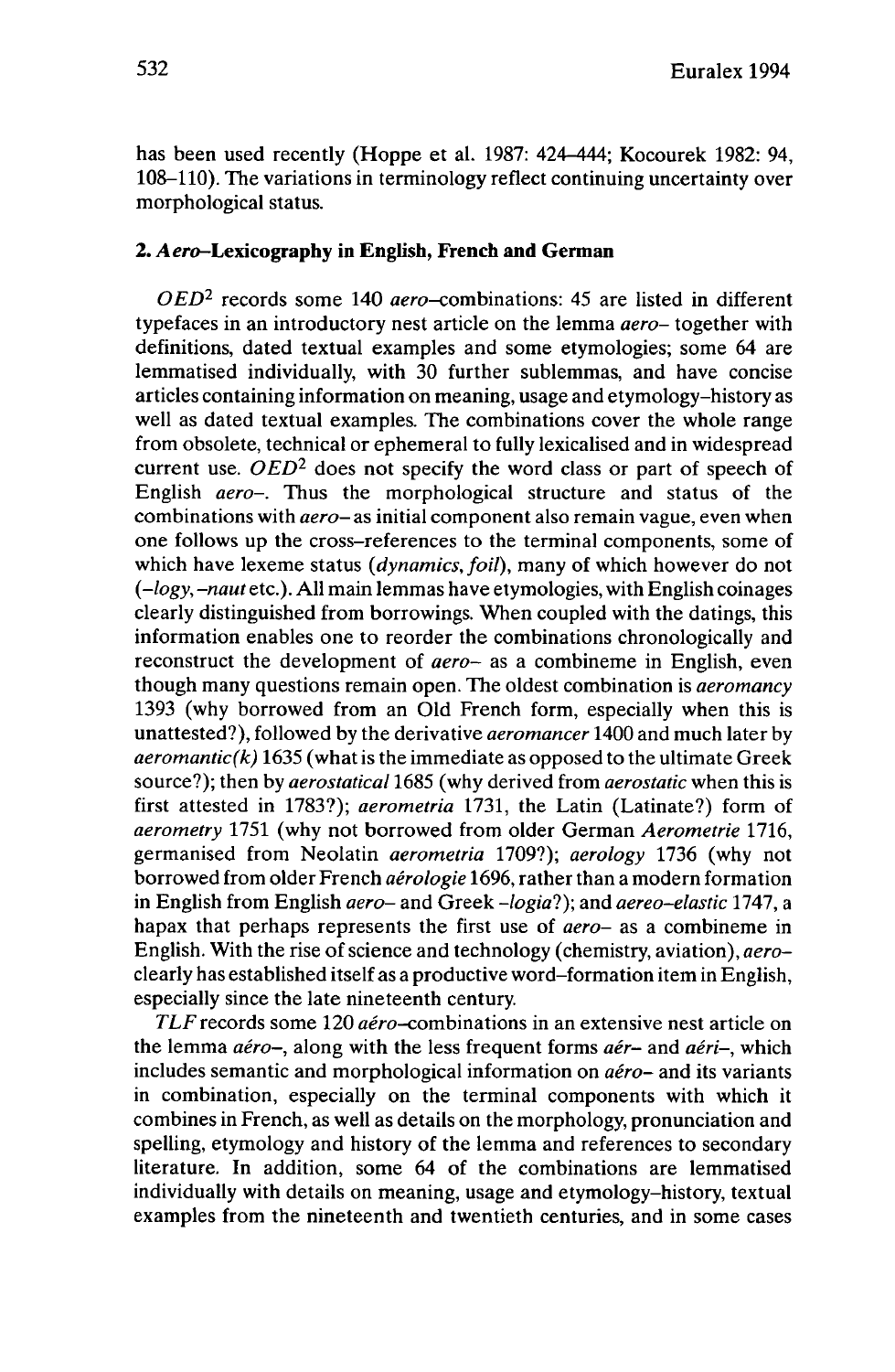frequencies, bibliographies and other information. The pragmatic range of the combinations is very similar to that in English. *TLF*labels *aéro-* clearly as "élément préfixai", but refers to it both as "préfixe" and as "élément" in the body of the article. *Aéro*-combinations are consistently referred to as "mots composés", regardless of whether the terminal component is a freestanding lexeme, a "mot (autonome)" *(gare, port),* or not, e.g. an "élément suffixal" *(-drome, -graphe, -scope* etc.). The etymologies of the individually lemmatised items suggest strongly that "dérivation", used in some 10 cases, is restricted to suffixation alone. They also reveal very few borrowings: *aéromancie* 1380 from Late Latin *aeromantia, aéromel* 1845 from Greek *aeromeli,* and *aerophobe* 1752 from Latin *aerophobus* (even though older *aérophobie* 1751 is "composé des éléments aéro- et -phobie"?). The preponderance of French coinages is overwhelming, and raises questions: could not *aérologie* 1696 be a borrowing or adaptation from Neolatin rather than a combination of the French elements *aéro-*(previously found only in *aéromancie* and *aéromancien* 1545-90) and *-logie,* just as *aérométrie* 1712 is more likely borrowed or adapted from Neolatin *aerometria,* first used by the German Christian Wolff in 1709, as *TLF*states? Is German influence possible with *aérodynamique* and *aérolithe,* just as English is with *aerosol!* Nonetheless, *aéro-* is clearly well established as a word-formation item in French, used particularly in the formation oflearned classicisms ('mots savants'). The development of *aéro-* as a combineme from the eighteenth century on follows a path very similar to that of its English counterpart, with the  $TLF$  even more informative on that development than *OED<sup>2</sup> .* Both dictionaries/languages share very many combinations and also include many other items derived ultimately from classical Greek *aer* and Latin *aer* to reinforce the central position of the neoclassical aero-/aéro-combinations.

This is not the case in German, which differs markedly. *DWB<sup>2</sup>* records but 19 aero-combinations with brief definitions and in half the cases short etymologies in nest articles dominated by generous dated textual examples. Many are taken from encyclopedias and dictionaries (cf. also *OED<sup>2</sup> ),* which suggests a more restricted currency and pragmatic range of the combinations. They are preceded by a short article on the lemma *aero-* "als bestimmungswort für eine reihe jüngerer, meist substantivischer Zusammensetzungen im bereich der technik, zu griechisch *aer,* lat. *aer* untere luftschicht, dunstkreis, atmosphäre, luft." However, there is no entry on*Aero* as a lexeme, nor do *-logie, -naut, -stat* etc. have lexeme status in German, unlike e.g. *Bus* and *Dynamik.* Thus the morphological description of *aero*as determinans and of aero-combinations as compounds must be called into question. As must the etymologies, which at best suggest the ultimate source, but seldom hint at the immediate provenance of the combinations: the oldest German item, *Aerometrie* 1716, is rather adapted from Neolatin *aerometria* (Wolff 1709), as the first example suggests, than formed "aus *aero-* (= the German lemma) und griechisch *metria* (zu *metron* maß)"; *Aerostat* 1784 is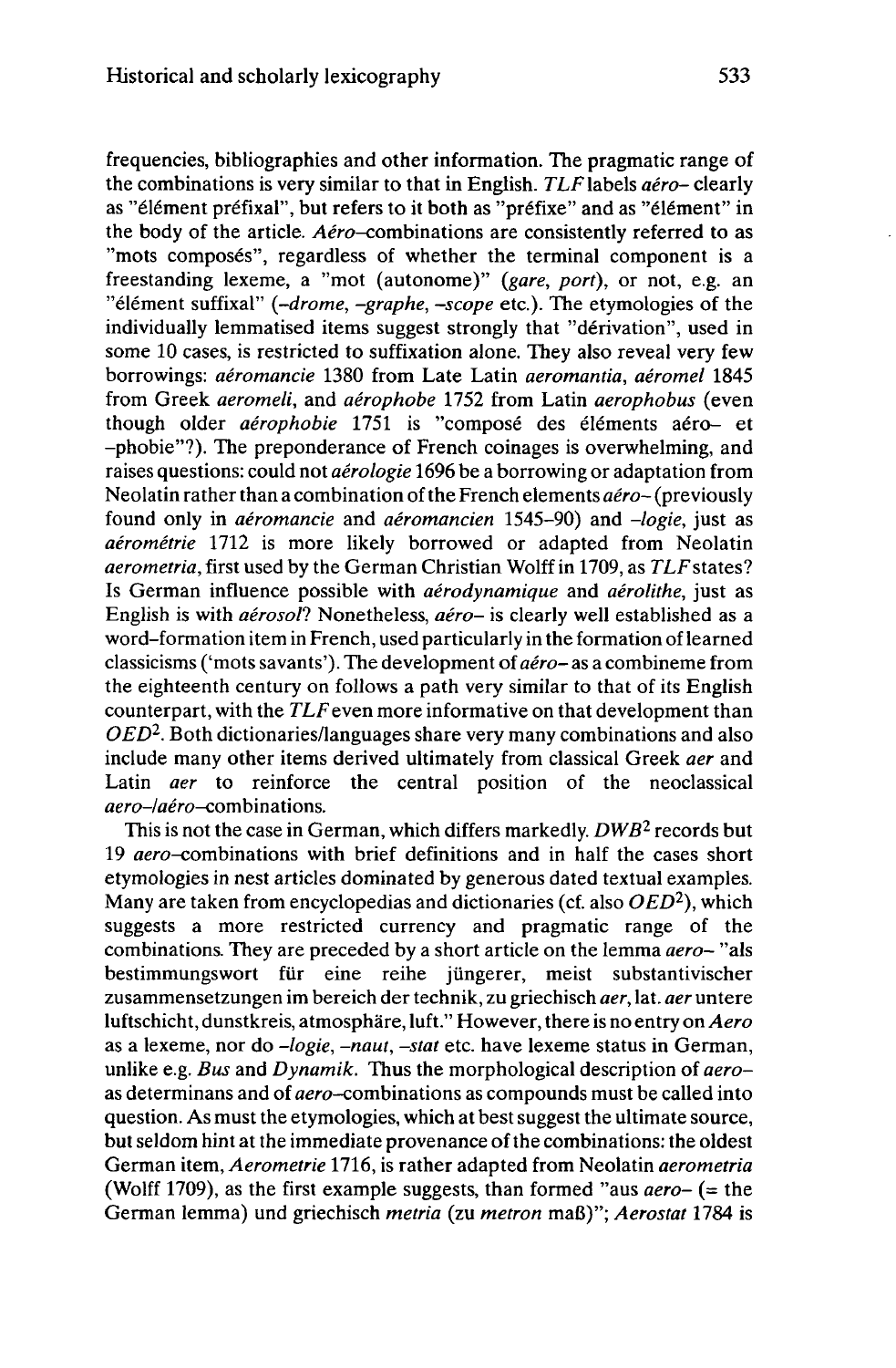more likely influenced by its contemporary French and/or English equivalents than formed "aus *aero-* und lateinisch *stare (statum)* stehen", *Aerologie* 1784 more likely either adapted from Neolatin orinfluenced by its older French and English counterparts than formed "aus *aero-* und griechisch *logia* (zu *logos* wort)". Only with *Aeronaut* 1784 and *Aeroplan* 1894 are the corresponding French items referred to as possible etyma alongside the unlikely combination of German *aero-* and Greek *nautes* and *pianos* respectively. *Aero-* is clearly not well established as a combineme in German, and the treatment of the morphology and etymology of aero-combinations in *DWB<sup>2</sup>* is clearly not on <sup>a</sup> par with that in *OED<sup>2</sup>* and *TLF.*

#### **3. Euroclassicisms and Neolatin**

The material presented here is necessarily limited and allows only preliminary conclusions that need to be verified - or falsified - by <sup>a</sup> study of more items, both combinemes and combinations, from more dictionaries from more European vernaculars together with reference to Greek and Latin (dictionaries). Nonetheless, it does raise key questions of morphological and etymological description in historical and scholarly lexicography, questions that quite obviously require a European perspective as the items under consideration could appropriately be tagged 'euroclassicisms'.

First, the material highlights the need for a stricter definition of the morphological status of both combinemes such as *aero-* and the combinations it enters into. Neither is adequately catered for by the traditional categories of lexeme and prefix or suffix, compound and derivative, even when these are used loosely. Similarities and differences in the use and productivity of a given combineme and in the structure and pragmatic range of its combinations in different vernaculars make European cooperation across languages and lexicographies highly desirable. Second, it highlights the need to consider both immediate provenance and ultimate source in respect of etymology, which necessarily involves modern vernaculars and the classical languages and thus makes European cooperation across languages and lexicographies quite essential. One requirement is complete historico-etymological vernacular dictionaries which include euroclassical combinemes and above all combinations. In this respect, German suffers badly from comparison with English and French and indeed other vernaculars. Thus there is an urgent need either for *DWB<sup>2</sup>* to proceed beyond the available letters (D and in part A, E) and those planned (A-F) or for alternative lexicographical projects. Another requirement is consultation of the dictionaries and thesauri of classical Greek and Latin and completion of modern dictionaries of Medieval Latin. The third and most pressing requirement, however, is the lexicographical documentation and description of Neolatin, a European phenomenon that